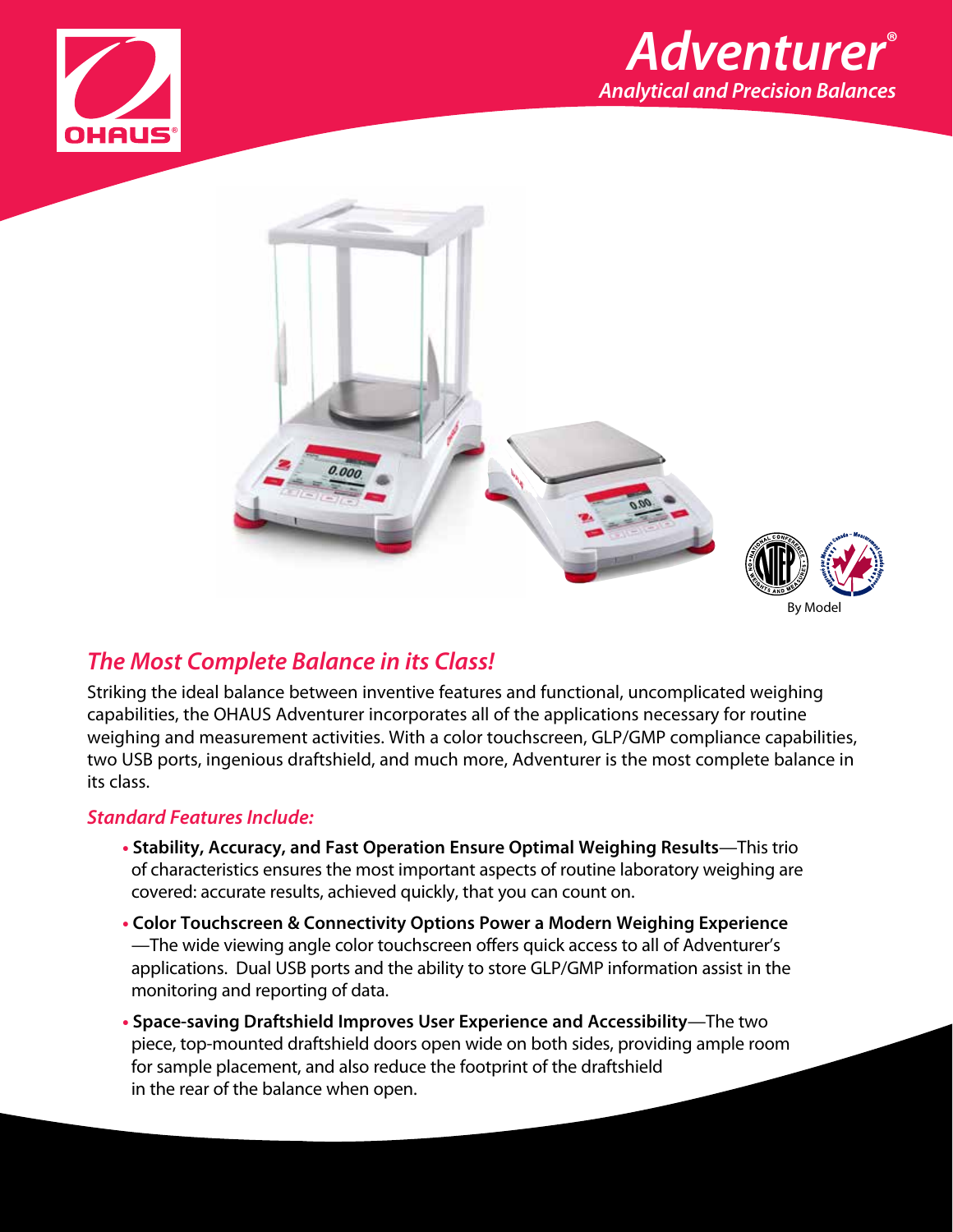# *Adventurer® Analytical and Precision Balances*

# **Stability, Accuracy, and Fast Operation Ensure Optimal Weighing Results in Routine Weighing Tasks**

## Weighing Performance

**• Delivers stable and reliable weighing results for routine weighing tasks**

## Stabilization Time

**• Adventurer's fast stabilization time improves productivity in the laboratory**

## Calibration

### **• External Calibration**

- —Traditional calibration in which the operator manually calibrates the balance with their choice of calibration weight value to ensure accuracy available on every model.
- **AutoCal™**
	- —Selected models feature OHAUS' automatic internal calibration system that performs routine maintenance by calibrating the balance daily.

# **Color Touchscreen Offers Easy and Fast Operation of Adventurer's Applications**

- **Operate and access Adventurer's nine application modes and abundant features that eliminate the need to do several manual calculations through the modern color touchscreen**
- **Operators can wear laboratory gloves while utilizing the touchscreen, eliminating the inconvenience and hazards associated with constantly putting on and removing gloves**
- **In addition to the touchscreen, Adventurer also has six mechanical keys that provide tactile feedback and allow the operator to perform repetitive operations such as tare, zero, calibration, and print**





# **Application Modes**



**Weighing** Determine the weight of items in the selected unit of measure.



 $1.10 -$ 

**Dynamic Weighing** Weigh an unstable load. Scale takes an average of weights over a period of time.



**Density Determination** Determine density of solids or liquid.

**Parts Counting**



Count samples of uniform weight.



**Totalization / Statistic**





**Percent Weighing**

Measure the weight of a sample displayed as a percentage of a pre-established Reference Weight.



**Check Weighing**

Compare the weight of a sample against target limits.



For compounding and recipe making. The number of components can range from 2 to 50.



Manually holds the last stable weight or highest weighing value

**Display Hold\***

on the display.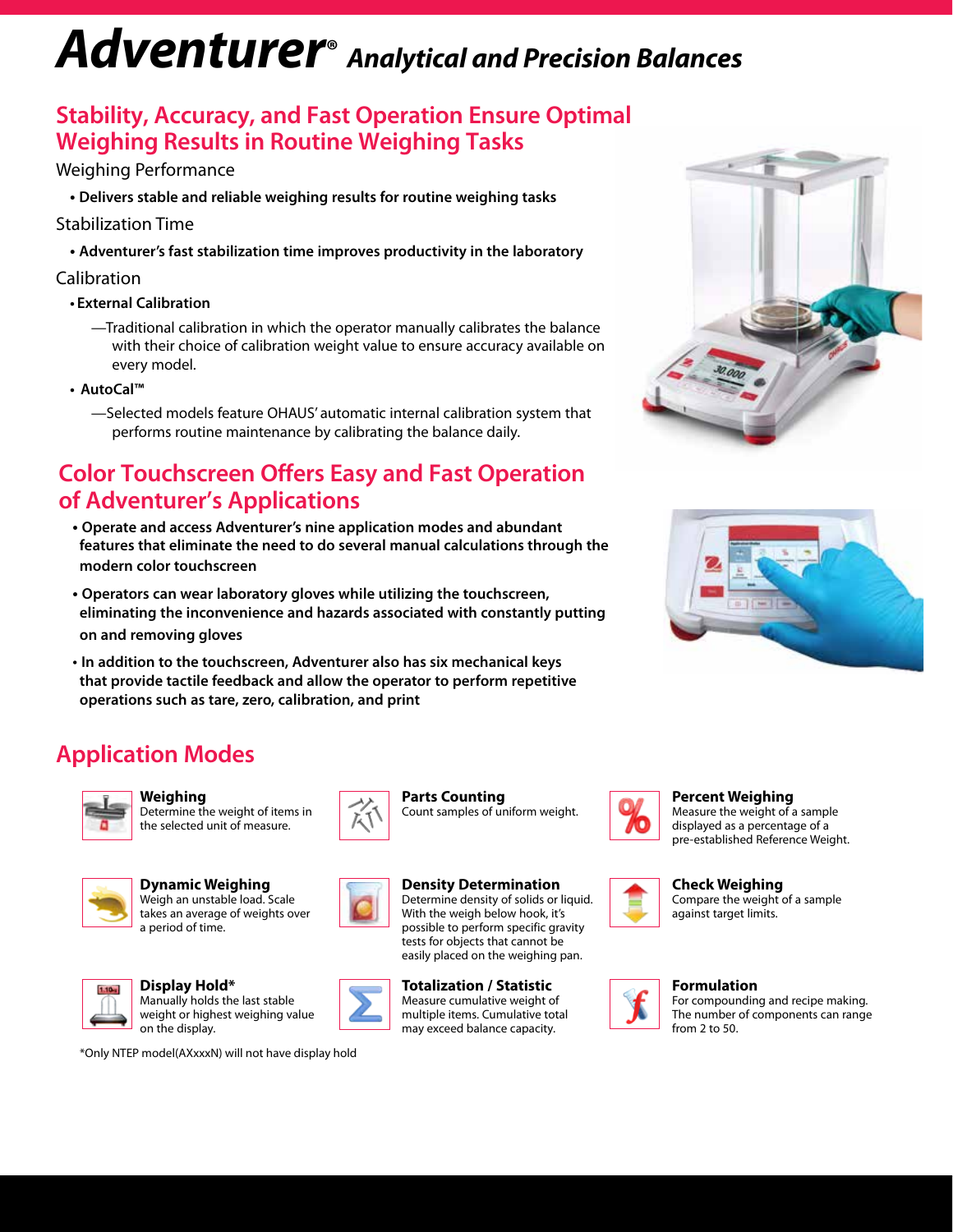## **Equipped with the Connectivity and Functional Features Required in Laboratories**

#### Dual USB Ports

- **A front USB host port is easily accessible and makes it simple to load data from the balance on to a flash drive without having to reach around to the back or move the balance**
- **A second USB device is located at the rear of the balance that can be used to connect the balance to a PC**
- **The connectivity options help meet traceability requirements in traditional installations**

#### Real Time Clock with GLP/GMP Data

• **A real-time clock function keeps accurate time even during power loss and the GLP data capability has the ability to record Sample name, Project names and Balance ID's to help meet traceability and compliance requirements**

#### Balance Profiles

**• The cloning feature allows you to save user and application settings to a USB flash drive which can be easily used to configure additional Adventurer balances**

#### Below Minimum Sample Weight Indication

• **When using the minimum weight feature, the display clearly indicates that your current sample weight is below your**  186 mm **defined minimum limit. Simply increase your sample weight to assure that your results are up to your standards**

## **Space-saving Draftshield Designed to Improve User Experience and Accessibility**

- **Draftshield doors are constructed of two glass panels, reducing the space required on the lab bench when the doors are open**
- **Wide door entry provides unobstructed access and allows larger weighing vessels to be easily placed on the pan, reducing the chance of accidental spillage**
- **Easy to keep clean in order to ensure a safe workspace by minimizing contamination**



## **Outline Dimensions**